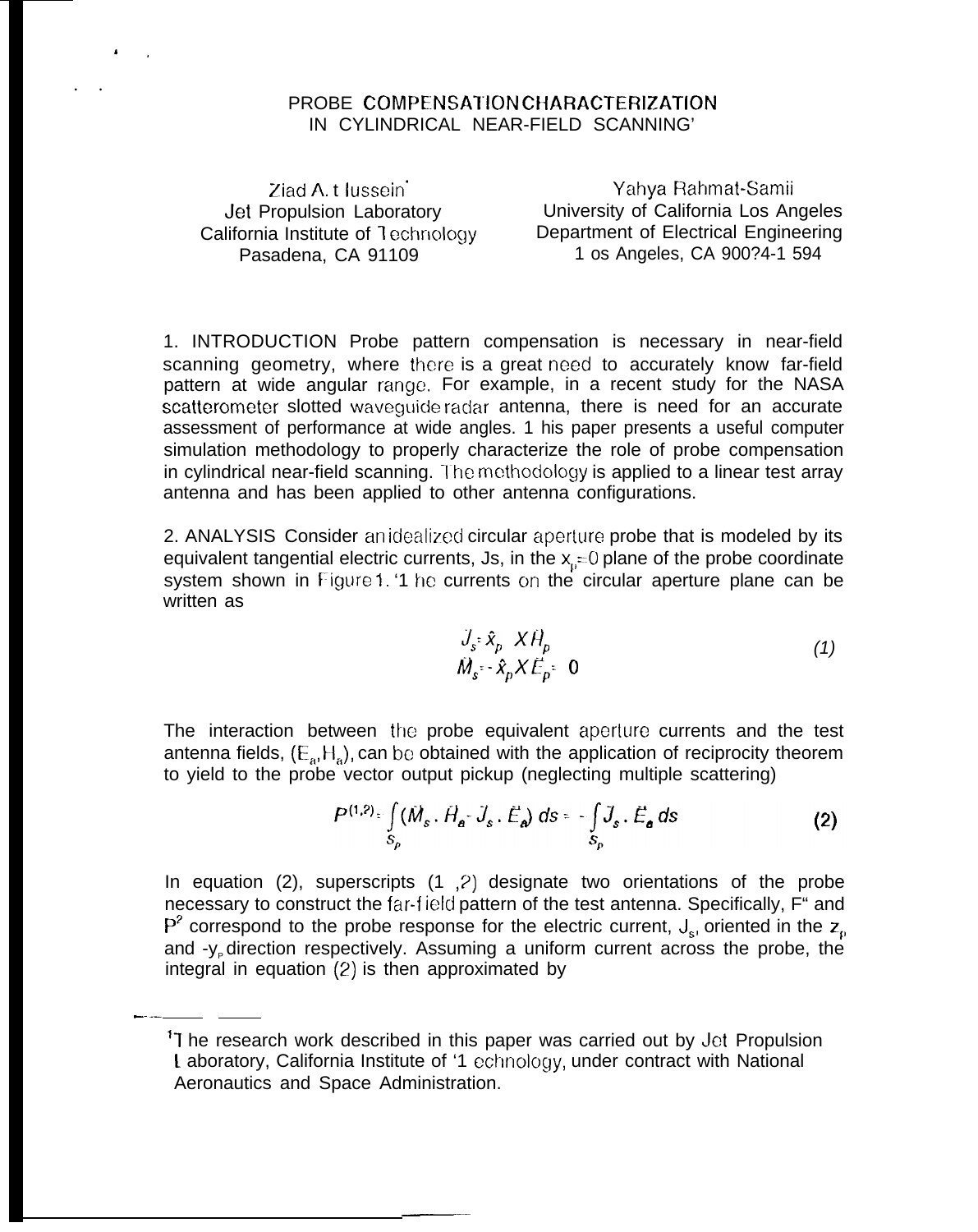$$
P^{1} \approx \int_{S_{p}} E_{z}(\rho, \phi, z) \rho_{p} d\phi_{p} d\rho_{p} \qquad P^{2} \approx \int_{S_{p}} E_{\phi}(\rho, \phi, z) \rho_{p} d\phi_{p} d\rho_{p} \qquad (3)
$$

where ( $\rho_p$ ,  $\phi_p$ ) defines the polar coordinate in the aperture of the probe,  $S_p$ , and  $E_{\lambda}E_{\lambda}$  are the fields in cylindrical coordinate system of the test antenna computed on the probe aperture, '1 he use of an idealized circular aperture probe, with different radius, permits us to derive a closed form expression for its far-field radiation pattern. For a uniform magnetic field,  $H_{\rho}$ , in the aperture of the probe oriented in the  $y<sub>p</sub>$  direction, the probe pattern is given by

$$
E_{0P}^1 \sin \theta_P \frac{J_1(u)}{u} \hat{\theta}_P \qquad \qquad E_{\phi P}^1 \cos \hat{\phi}_P \tag{4}
$$

and for a 90° rotation of it yields

$$
E_{0p}^2 = \cos\theta_p \sin\phi_p \frac{J_1(u)}{u} \hat{\theta}_p \qquad \qquad E_{\phi p}^2 = \cos\phi_p \frac{J_1(u)}{u} \hat{\phi}_p \tag{5}
$$

where u=kasin( $\alpha$ ), cos( $\alpha$ )= sin( $\theta$ <sub>0</sub>) cos( $\phi$ <sub>0</sub>), a is the probe radius, k is the wavenumber  $2\pi/\lambda$  and J,(u) is the Bessel function of the first kind. To perform probe pattern compensation, one needs the cylindrical wave expansion of the probe fields from the following expressions (assuming no fields in the back of the probe)

$$
a_m^2(k\cos\theta_P) = \frac{1}{j^m \sin\theta_{P-n/2}} \int_{n/2}^{n/2} E_{\phi_P}^2(\theta_P, \phi_P) \bar{o}^{j/m\phi_P} d\phi_P
$$
  
\n
$$
b_m^2(k\cos\theta_P) = \frac{1}{j^{m+1} \sin\theta_{P-n/2}} \int_{n/2}^{n/2} E_{\phi_P}^2(\theta_P, \phi_P) \bar{o}^{j/m\phi_P} d\phi_P
$$
 (6)

where m<ka. Similarly, one could obtain the probe coefficients,  $a_{\;\rm in}^{\rm r}$  and  $b_{\;\rm in}^{\rm r}$ , for the other field components  $\mathbb{H}^1_{\text{ on}}$  and  $\mathbb{H}^1_{\text{ on}}$  1 hose results, together with the probe vector output pickup (equations 3-6 are numerically evaluated) allows us to perform computer simulated synthetic measurements, The test antenna fields, E. and  $E_{4}$ , are then constructed in terms of the probe vector output pickup and probe antenna coefficients derived from application of reciprocity theorem $[1 -2]$ 

$$
\vec{E}_{\phi}(0,\phi) = \sin\theta \sum_{|n| \leq kr} j^{n} a_{n}(k \cos\theta) e^{j n \phi} \hat{\theta}
$$
\n
$$
\vec{E}_{0}(0,\phi) = \sin\theta \sum_{|n| \leq kr} j^{n+1} b_{n}(k \cos\theta) e^{j n \phi} \hat{\phi}
$$
\n(7)

where r is the smallest radius enclosing the test antenna and  $a<sub>0</sub>$ , b<sub>n</sub> are given by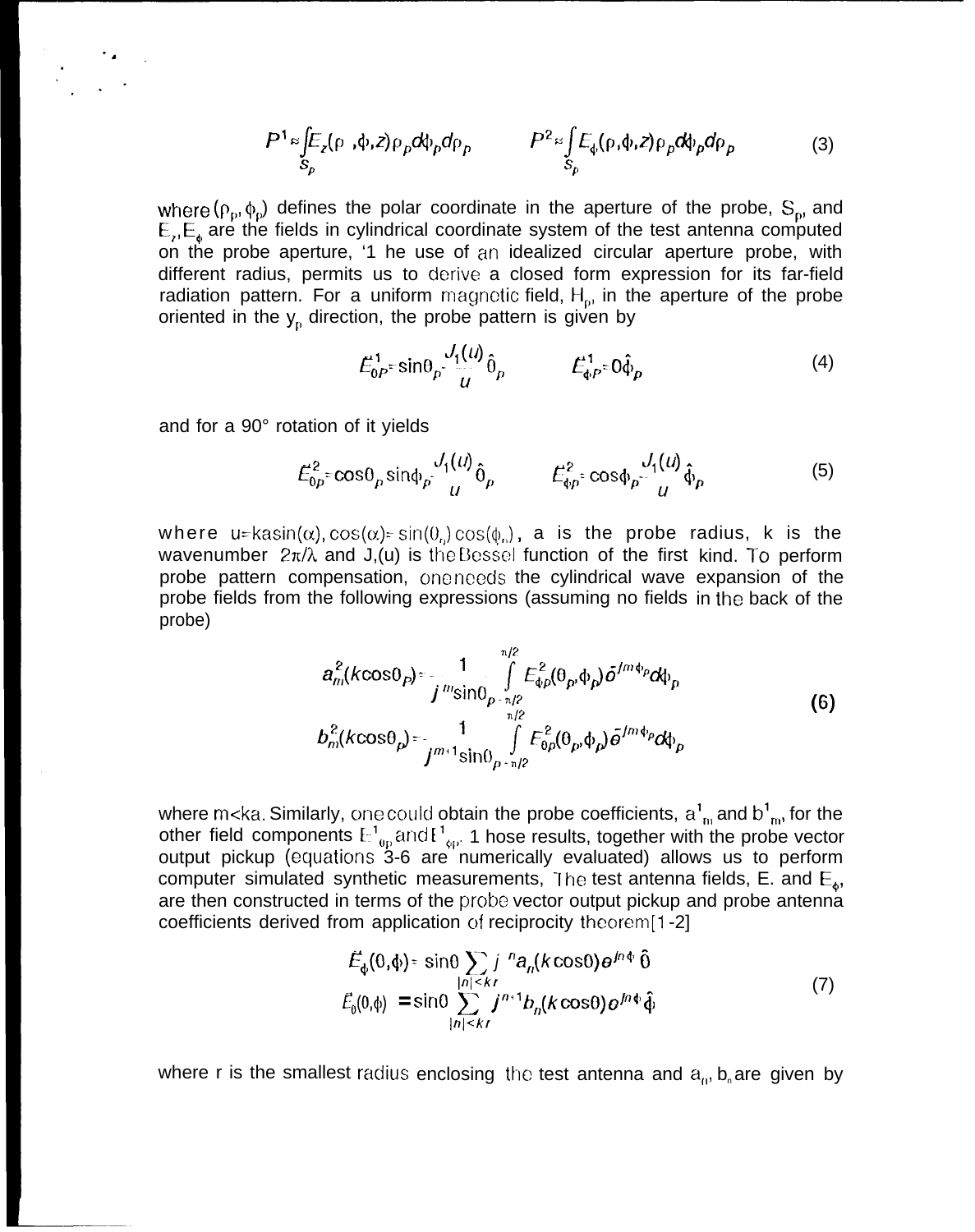$$
a_n(k\cos\theta) = \frac{T_n^1(k\cos\theta) \alpha_m^2(k\cos\theta) - T_n^2(k\cos\theta) \alpha_m^1(k\cos\theta)}{\sin^2\theta \Delta_n(k\cos\theta)}
$$
\n(8)  
\n
$$
b_n(k\cos\theta) = \frac{T_n^2(k\cos\theta) \gamma_m^1(k\cos\theta) - T_n^1(k\cos\theta) \gamma_m^2(k\cos\theta)}{\sin^2\theta \Delta_n(k\cos\theta)}
$$

$$
T_n^{(1,2)}(k\cos\theta) = \int_{-\infty}^{\infty} \int_{-\infty}^{\infty} P^{(1,2)} \delta^{Jn\phi} \frac{\partial^{Jk} \cos\theta^{j} z}{\partial \phi^{j}} dz
$$
\n
$$
\Delta_n(k\cos\theta) = \gamma_m^1(k\cos\theta) \alpha_m^2(k\cos\theta) - \gamma_m^2(k\cos\theta) \alpha_m^1(k\cos\theta)
$$
\n(9)

$$
\alpha_m^{(1,2)}(k\cos\theta) = \sum_{\substack{|m| \leq k\,\mathbf{a} \\ |m| \leq k\,\mathbf{a}}} b_m^{(1,2)}(k\cos\theta_p) H_{n+m}^2(kr_0\sin\theta) \n\gamma_m^{(1,2)}(k\cos\theta) = \sum_{|m| \leq k\,\mathbf{a}} a_m^{(1,2)}(k\cos\theta_p) H_{n+m}^2(kr_0\sin\theta)
$$
\n(10)

where t  $I_{n+m}^2$  is the hankel function of the second kind and  $r_0$  is the sampling cylinder radius. In the limit as the probe radius becomes very small, the probe output pickup, equation (2), is the ciirect response of the near-field at a point, that is the response of infinitesimal hertzian dipole,  $P^1 = E_2$  and  $P^2 = E_4$ , and no probe compensation is needed.

*3.* DISCUSSION & RESULTS Useful results are generated to compare the far-field pattern (copolar and crosspolar) of the test antenna constructed from the knowledge of the simulated near-field with and without probe pattern compensation and the exact results. Representative cases are shown in Figure 2 for a seven element linear array. It has been' found that a probe with a low directivity, 5.5dB, aperture radius of  $0.3\lambda$ , requires little probe correction at wide angular range. A probe with an aperture radius of  $0.5\lambda$ , and  $1\lambda$ , higher directivity, needs a little if any probe correction near the antenna main beam, and requires significant probe correction at wide angle in the constructed patterns. Similar observations were made for a highly directive test antennas. Also we note that for a highly directive probe, e.g.,  $a=1\lambda$ , probe compensation may not be possible at the probe null since  $\Lambda$ , goes to zero and this is shown in Figure 2c.

## *4.* REFERENCES

- [1] Yaghijan, A.D "Near-Field Antenna Measurement On A Cylindrical Surface: A Source Scattering-Matrix Formulation", NDS '1 ech. Note 696, July 1977.
- [2] Leach W. M. Jr. and Paris D. I. " Probe Compensated Near-Field Measurements on a Cylinder" IEEE '1 rans,  $AP.$ , vol.  $AP-21No.4$ , pp 435-445, July 1973.